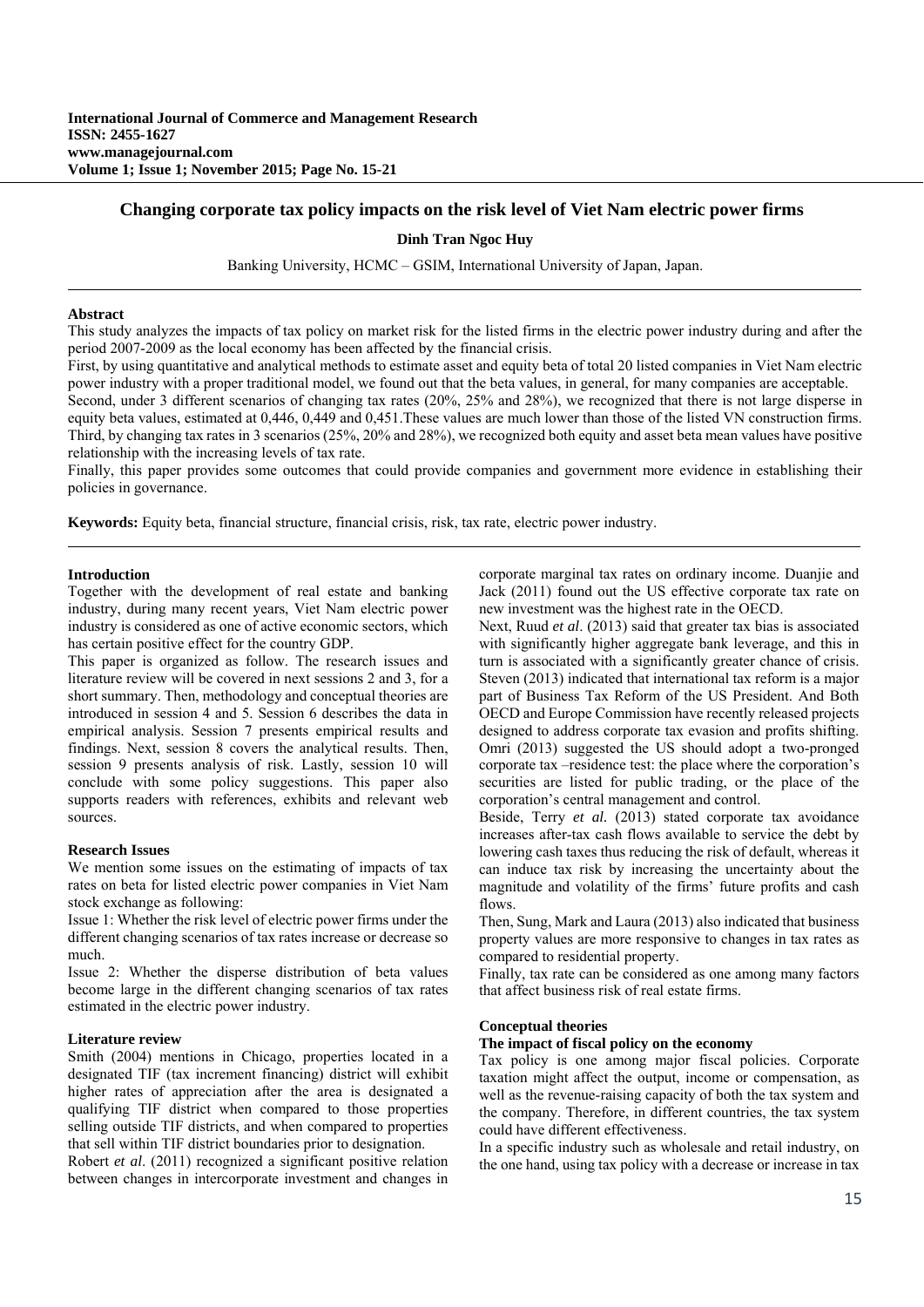rate could affect tax revenues, profit after tax and financial results and compensation and jobs of the industry. On the other hand, using tax policies could increase the financial results of this industry and therefore, affect the tax revenues, compensation and jobs.

During and after financial crises such as the 2007-2009 crisis, there raises concerns about fiscal policies or public policies of many countries, in both developed and developing markets.

### **Methodology**

The impacts from the financial crisis happened during the period 2007-2011; therefore, in this study, we use the live data from the stock exchange market in Viet Nam (HOSE and HNX) during the four or five years period to estimate systemic risk results and tax impacts.

In this study, analytical research method is used and specially, tax rate scenario analysis method is used. Analytical data is from the situation of listed wholesale and retail firms in VN stock exchange and current tax rate is 25%.

Finally, we use the results to suggest policy for both these enterprises, relevant organizations and government.

## **General Data Analysis**

The research sample has total 20 listed firms in the electric power market with the live data from the stock exchange.

Firstly, we estimate equity beta values of these firms and use financial leverage to estimate asset beta values of them. Secondly, we change the tax rate from 25% to 28% and 20% to see the sensitivity of beta values. In 3 cases (rate  $= 20\%$ , 25%, and 28%), asset beta mean is estimated at 0,255, 0,256 and 0,257. Also in 3 scenarios, we find out var of asset beta estimated at 0,042 (almost the same, with a little decrease if tax rate increases to 28%) which shows small risk dispersion. Tax rate changes almost has no effect on asset beta var under financial leverage.

### **Empirical Research Findings and Discussion**

In the below section, data used are from total 20 listed electric power companies on VN stock exchange (HOSE and HNX mainly). In the scenario 1, current tax rate is 25% which is used to calculate market risk (beta). Then, two (2) tax rate scenarios are changed up to 28% and down to 20%, compared to the current corporate tax rate.

Market risk (beta) under the impact of tax rate, includes: 1) equity beta; and 2) asset beta.

7.1 Scenario 1: current tax rate is 25%

In the case of tax rate of 25%, all beta values of 20 listed firms on VN electric power market as following:

**Table 1:** Market risk of listed companies on VN electric power market ( $t = 25\%$ )

| Order<br>No. | Company<br>stock code | <b>Equity</b><br>beta | Asset beta (assume debt<br>$beta = 0$ |
|--------------|-----------------------|-----------------------|---------------------------------------|
|              | <b>BTP</b>            | 0,840                 | 0,357                                 |
| 2            | <b>CHP</b>            | 0,407                 | 0,168                                 |
| 3            | <b>DNC</b>            | $-0.865$              | $-0.270$                              |
| 4            | DRL                   | 0,473                 | 0,388                                 |
| 5            | <b>DTV</b>            | 0,527                 | 0,499                                 |
| 6            | <b>GHC</b>            | 0,359                 | 0,117                                 |
| 7            | <b>HJS</b>            | 0,699                 | 0,200                                 |
| 8            | <b>KHP</b>            | 0,615                 | 0,308                                 |
| 9            | <b>NBP</b>            | 0.914                 | 0.604                                 |

| 10 | ND <sub>2</sub> | 0,180 | 0,043 |
|----|-----------------|-------|-------|
| 11 | <b>NLC</b>      | 0,550 | 0.510 |
| 12 | NT <sub>2</sub> | 0,639 | 0,137 |
| 13 | <b>PPC</b>      | 0,811 | 0,232 |
| 14 | <b>RHC</b>      | 0,361 | 0,200 |
| 15 | <b>SBA</b>      | 0,177 | 0,062 |
| 16 | <b>SEB</b>      | 0,427 | 0,194 |
| 17 | <b>SHP</b>      | 0,485 | 0,245 |
| 18 | <b>SJD</b>      | 0,420 | 0,221 |
| 19 | <b>TBC</b>      | 0,612 | 0,568 |
| 20 | TIC             | 0.351 | 0.343 |

7.2. Scenario 2: tax rate increases up to 28%

If corporate tax rates increases up to 28%, all beta values of total 20 listed firms on VN electric power market as below:

**Table 2:** Market risks of listed electric power firms  $(t = 28\%)$ 

| Order          | Company         | <b>Equity</b> | Asset beta (assume debt |
|----------------|-----------------|---------------|-------------------------|
| No.            | stock code      | beta          | $beta = 0$              |
| 1              | <b>BTP</b>      | 0,840         | 0,357                   |
| $\overline{c}$ | <b>CHP</b>      | 0,415         | 0,172                   |
| $\overline{3}$ | <b>DNC</b>      | $-0.865$      | $-0,270$                |
| $\overline{4}$ | DRL             | 0,475         | 0,390                   |
| 5              | <b>DTV</b>      | 0,528         | 0,500                   |
| 6              | <b>GHC</b>      | 0,368         | 0,120                   |
| $\overline{7}$ | <b>HJS</b>      | 0,699         | 0,200                   |
| 8              | <b>KHP</b>      | 0,615         | 0,308                   |
| 9              | <b>NBP</b>      | 0,914         | 0,604                   |
| 10             | ND <sub>2</sub> | 0,185         | 0,044                   |
| 11             | <b>NLC</b>      | 0,550         | 0,510                   |
| 12             | NT <sub>2</sub> | 0,639         | 0,137                   |
| 13             | <b>PPC</b>      | 0,811         | 0,232                   |
| 14             | RHC             | 0,361         | 0,200                   |
| 15             | SBA             | 0,181         | 0,064                   |
| 16             | <b>SEB</b>      | 0,427         | 0,194                   |
| 17             | <b>SHP</b>      | 0,493         | 0,249                   |
| 18             | <b>SJD</b>      | 0,420         | 0,221                   |
| 19             | TBC             | 0,612         | 0,568                   |
| 20             | TIC             | 0,351         | 0.343                   |

7.3. Scenario 3: tax rate decreases down to 20%

If corporate tax rate decreases down to 20%, all beta values of total 20 listed firms on the electric power market in VN as following:

**Table 3:** Market risk of listed electric power firms  $(t = 20\%)$ 

| Order                   | Company         | <b>Equity</b> | Asset beta (assume debt |
|-------------------------|-----------------|---------------|-------------------------|
| No.                     | stock code      | beta          | $beta = 0$              |
| 1                       | <b>BTP</b>      | 0,840         | 0,357                   |
| $\overline{c}$          | <b>CHP</b>      | 0,393         | 0,163                   |
| $\overline{\mathbf{3}}$ | <b>DNC</b>      | $-0,865$      | $-0,270$                |
| $\overline{\mathbf{4}}$ | DRL             | 0,468         | 0,384                   |
| 5                       | <b>DTV</b>      | 0,526         | 0,498                   |
| 6                       | GHC             | 0,345         | 0,113                   |
| 7                       | <b>HJS</b>      | 0,699         | 0,200                   |
| 8                       | <b>KHP</b>      | 0,615         | 0,308                   |
| 9                       | <b>NBP</b>      | 0.914         | 0,604                   |
| 10                      | ND <sub>2</sub> | 0,172         | 0,041                   |
| 11                      | NLC             | 0,550         | 0,510                   |
| 12                      | NT <sub>2</sub> | 0,639         | 0,137                   |
| 13                      | <b>PPC</b>      | 0,811         | 0,232                   |
| 14                      | <b>RHC</b>      | 0,361         | 0,200                   |
| 15                      | <b>SBA</b>      | 0,170         | 0,060                   |
| 16                      | <b>SEB</b>      | 0,427         | 0,194                   |
| 17                      | <b>SHP</b>      | 0,471         | 0,238                   |
| 18                      | <b>SJD</b>      | 0,420         | 0,221                   |
| 19                      | TBC             | 0,612         | 0,568                   |
| 20                      | TIC             | 0,351         | 0.343                   |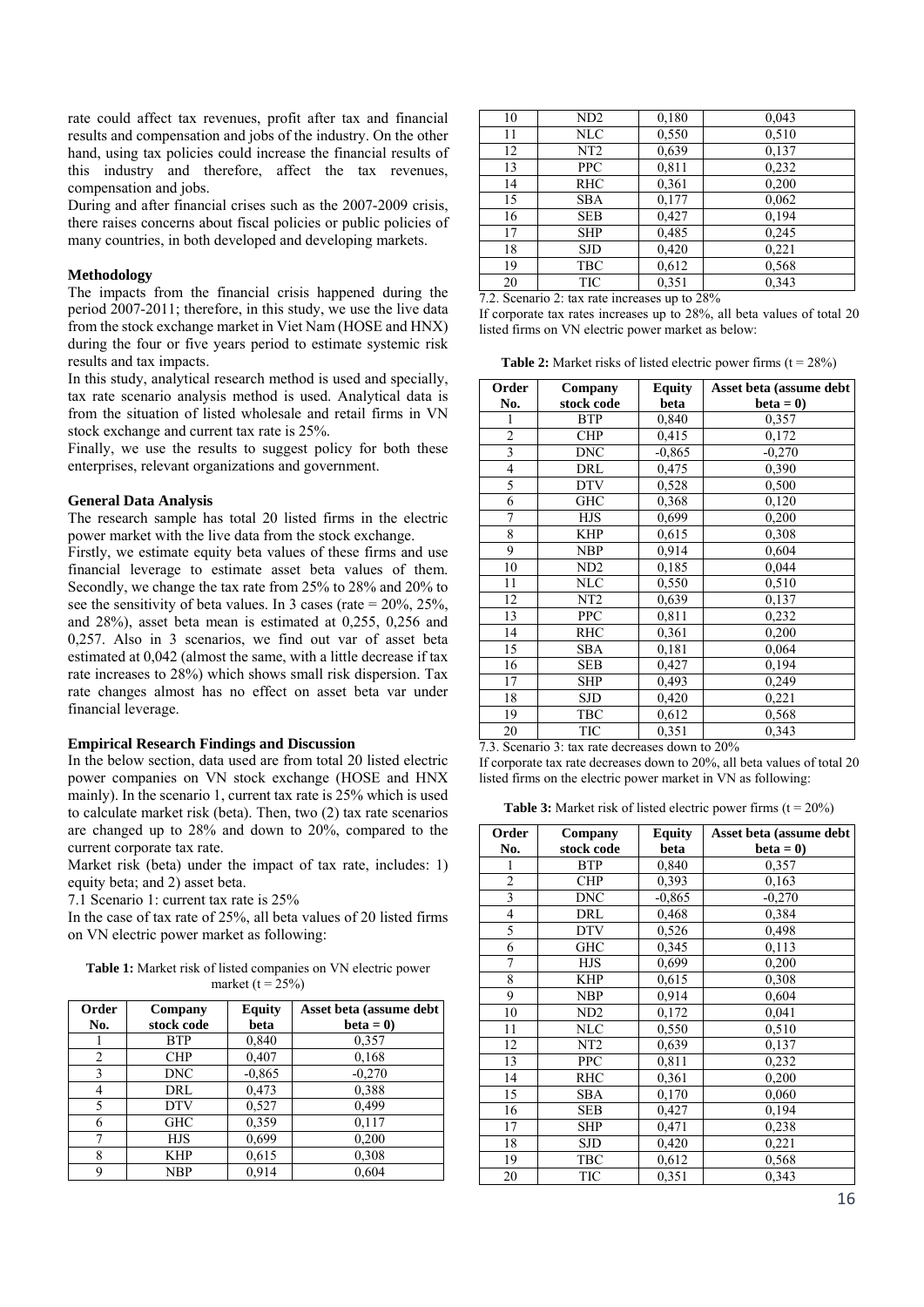All three above tables and data show that values of equity and asset beta in the case of increasing tax rate up to 28% or decreasing rate down to 20% have small fluctuation.

# **Comparing statistical results in 3 scenarios of changing tax rate:**

**a.** tax rate =  $25\%$ 

| <b>Statistic</b><br>results | <b>Equity</b><br>beta  | Asset beta (assume<br>$debt beta = 0$ | <b>Difference</b> |  |  |
|-----------------------------|------------------------|---------------------------------------|-------------------|--|--|
| MAX                         | 0.914                  | 0,604                                 | 0.3094            |  |  |
| <b>MIN</b>                  | $-0.865$               | $-0,270$                              | $-0,5946$         |  |  |
| <b>MEAN</b>                 | 0,446                  | 0.255                                 | 0,1909            |  |  |
| VAR                         | 0,1359                 | 0,0419                                | 0,0940            |  |  |
|                             | Note: Sample size : 20 |                                       |                   |  |  |

**b.** tax rate  $= 28\%$ 

| <b>Statistic</b><br>results | <b>Equity</b><br>beta | Asset beta (assume<br>$debt beta = 0$ | <b>Difference</b> |  |
|-----------------------------|-----------------------|---------------------------------------|-------------------|--|
| MAX                         | 0.914                 | 0,604                                 | 0.3094            |  |
| <b>MIN</b>                  | $-0.865$              | $-0.270$                              | $-0,5946$         |  |
| <b>MEAN</b>                 | 0.451                 | 0.257                                 | 0.1938            |  |
| VAR                         | 0,1350                | 0,0417                                | 0.0934            |  |
| Note: Sample size : 20      |                       |                                       |                   |  |

**c.** tax rate  $= 20\%$ 

| <b>Statistic</b><br>results       | <b>Equity</b><br>beta | Asset beta (assume<br>$debt beta = 0$ | <b>Difference</b> |  |
|-----------------------------------|-----------------------|---------------------------------------|-------------------|--|
| MAX                               | 0.914                 | 0,604                                 | 0.3094            |  |
| MIN                               | $-0.865$              | $-0,270$                              | $-0,5946$         |  |
| MEAN                              | 0,1909                |                                       |                   |  |
| 0,1359<br>0.0419<br>0,0940<br>VAR |                       |                                       |                   |  |
|                                   |                       | Note: Sample size : 20                |                   |  |

Based on above results, we find out:

Equity beta mean values in all 3 scenarios are quite low  $(< 0, 5)$ and asset beta mean values are quite small  $(< 0, 3)$ . In the case of current tax rate of 25%, equity beta value fluctuates in a wide range from -0,865 (min) up to 0,914 (max) and asset beta fluctuates from  $-0.270$  (min) up to  $0.604$  (max). We note there is a big decrease in max asset beta value here. If corporate tax rate increases to 28%, equity beta moves from -0,865 (min) up to 0,914 (max) and asset beta moves from -0,270 (min) up to 0,604 (max). Hence, we note that there is no change in asset /equity beta range if corporate tax increases. When tax rate decreases down to 20%, equity beta value changes from -0,865 (min) up to 0,914 (max) and asset beta changes from -0,270 (min) up to 0,604 (max). So, there is no increase or decrease in equity/asset beta value range when tax decreases in scenario 3. Beside, Exhibit 7 informs us that in the case 28% tax rate, average equity beta value of 20 listed firms increases up to 0,002 while average asset beta value of these 20 firms increase slightly up to 0,001. Then, when tax rate reduces to 20%, average equity beta value of 20 listed firms reduce to 0,003 and average asset beta value down to 0,001.

The below chart 1 shows us : when tax rate decreases down to 20%, average equity and asset beta values decrease slightly (0,446 and 0,255) compared to those at the initial rate of 25% (0,449 and 0,256). At the same time, when tax rate increases up to 28%, average equity and beta increases slightly (to 0,451 and 0,257). However, the fluctuation of equity and asset beta values

(0,136 and 0,042) in the case of 20% tax rate is higher than or equal to  $(\geq)$  the results in the rest 2 tax rate cases.

| <b>Chart 1:</b> Comparing statistical results of three (3) scenarios of |  |
|-------------------------------------------------------------------------|--|
| changing tax rate                                                       |  |



#### **Risk analysis**

In the case of decreasing tax rate, (20%), the market and companies can receive more benefits such as generating more jobs and compensation and have more cash flow available, but the government budget can have deficit and the government has to cut expenses. Changes in tax rates can have both positive and negative impacts on the local market.

In the case of increasing tax rate (28%), the government will have budget to finance public expenditures but the tax could reduce both demand and supply. Moreover, both the company and the firm owner will have to pay taxes. And the implementation of this tax policy will have more difficulties.

### **Conclusion and Policy suggestion**

In summary, the government continues to increase the effectiveness of building the legal system and regulation and macro policies supporting the plan of developing both the construction together with the real estate market. The Ministry of Finance Continue to increase the effectiveness of fiscal policies and tax policies which are needed to combine with other macro policies at the same time, although we could note that in this study when tax rate is going to increase from 20% to 28%, the value of equity and asset beta mean also increases. The State Bank of Viet Nam continues to increase the effectiveness of capital providing channels for both construction and real estate companies.

Finally, this paper suggests implications for further research and policy suggestion for the Viet Nam government and relevant organizations, economists and investors from current market conditions.

# **Exhibit**

**Exhibit 1:** Interest rates in banking industry during crisis *(source: Viet Nam commercial banks)*

| Year | <b>Borrowing</b><br><b>Interest rates</b> | <b>Deposit</b><br><b>Rates</b> | <b>Note</b>                                       |
|------|-------------------------------------------|--------------------------------|---------------------------------------------------|
| 2011 | 18%-22%                                   | $13\% - 14\%$                  |                                                   |
| 2010 | $19\% - 20\%$                             | $13% - 14%$                    | Approximately                                     |
| 2009 | $9\% - 12\%$                              | $9\% - 10\%$                   | (2007: required reserves                          |
| 2008 | $19% - 21%$                               | $15% -$<br>16.5%               | ratio at SBV is changed<br>from 5% to $10\%$ )    |
| 2007 | $12\% - 15\%$                             | $9\% - 11\%$                   | (2009: special supporting<br>interest rate is 4%) |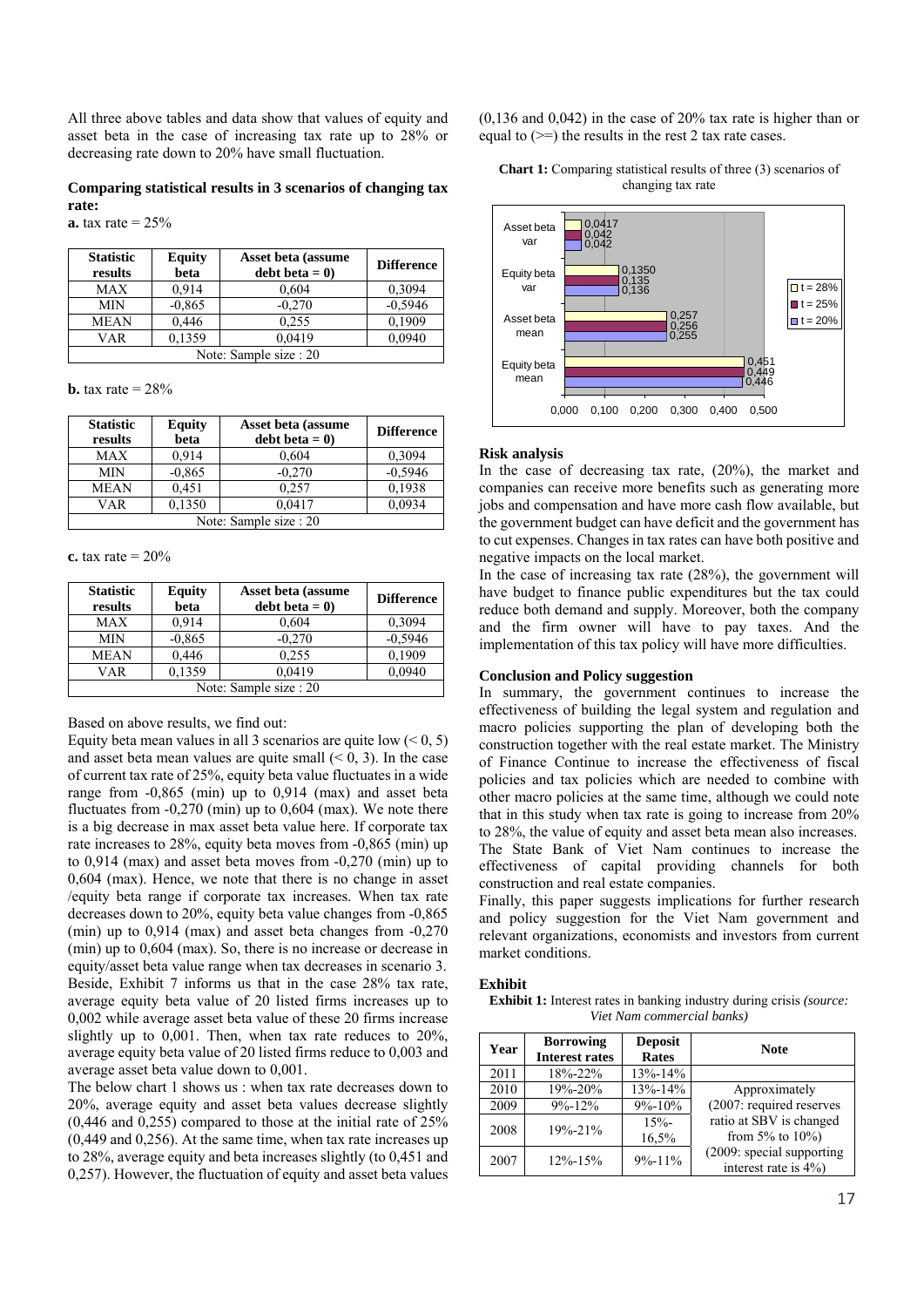| Year | <b>Basic rate</b> | <b>Note</b>               |
|------|-------------------|---------------------------|
| 2011 | 9%                |                           |
| 2010 | 8%                |                           |
| 2009 | $7\%$             |                           |
| 2008 | 8,75%-14%         | Approximately, fluctuated |
| 2007 | 8,25%             |                           |
| 2006 | 8,25%             |                           |
| 2005 | 7,8%              |                           |
| 2004 | 7,5%              |                           |
| 2003 | 7,5%              |                           |
| 2002 | 7,44%             |                           |
| 2001 | $7,2\% - 8,7\%$   | Approximately, fluctuated |
| 2000 | 9%                |                           |

Exhibit 2: Basic interest rate changes in Viet Nam (source: State Bank of Viet Nam and Viet Nam economy)

Exhibit 3: Inflation, GDP growth and macroeconomics factors (source: Viet Nam commercial banks and economic statistical bureau)

| Year | <b>Inflation</b>               | <b>GDP</b>         | <b>USD/VND</b> rate |  |
|------|--------------------------------|--------------------|---------------------|--|
| 2011 | 18%                            | 5,89%              | 20.670              |  |
| 2010 | 11,75% (Estimated at Dec 2010) | $6.5\%$ (expected) | 19.495              |  |
| 2009 | 6,88%                          | $5.2\%$            | 17.000              |  |
| 2008 | 22%                            | 6,23%              | 17.700              |  |
| 2007 | 12.63%                         | 8.44%              | 16.132              |  |
| 2006 | 6,6%                           | 8.17%              |                     |  |
| 2005 | $8.4\%$                        |                    |                     |  |
| Note | approximately                  |                    |                     |  |





Exhibit 5: Top 40 among top 500 SMEs with the highest growth speed in 2012 (source: Vietnamnet and Viet Nam report)

| Order          | Rank           | Company name                                         | <b>CEO</b>           | <b>Tax code</b> | <b>Industry</b>                                                   |
|----------------|----------------|------------------------------------------------------|----------------------|-----------------|-------------------------------------------------------------------|
|                |                | CÔNG TY CP LÂM SẢN PISICO<br><b>OUANG NAM</b>        | Phan Văn<br>Cường    | 4000405162      | Kinh doanh nông, lâm sản                                          |
| 2              | $\overline{2}$ | <u>CÔNG TY CP VÀNG BẠC ĐÁ QUÝ SJC</u><br>CÂN THƠ     | Lê Phát Vinh         | 1800636290      | Vàng, bạc, đá quý                                                 |
| 3              | 3              | CÔNG TY CP SỢI PHÚ NAM                               | Hoàng Văn<br>Thám    | 3300491474      | Sản xuất sợi, dệt                                                 |
| $\overline{4}$ | 4              | <u>CÔNG TY CP VÀNG BẠC ĐÁ QUÝ</u><br>BÊN THÀNH       | Tề Trí Dũng          | 300847936       | Vàng, bạc, đá quý                                                 |
| 5              | 5              | CÔNG TY CP MAY CHIẾN THẮNG                           | Ninh Thi Ty          | 100101058       | Ngành may                                                         |
| 6              | 6              | <u>CÔNG TY TNHH DU LỊCH TRẦN VIỆT</u>                | Nguyễn Mạnh<br>Cuong | 301069809       | Du lich, khách san                                                |
| $\overline{7}$ | $\overline{7}$ | N.A                                                  |                      | 2012701         |                                                                   |
| 8              | 8              | CÔNG TY TNHH TRUYỀN THỐNG<br>ADT                     | Đặng Huy<br>Thắng    | 100905796       | Sản xuất khác                                                     |
| 9              | 9              | CÔNG TY CP KẾT NỐI NHÂN TÀI                          | Tiêu Yến Trinh       | 305202145       | Kinh doanh tổng hợp khác                                          |
| 10             | 10             | CÔNG TY TNHH THIẾT LẬP                               | Nguyễn Hoàng<br>An   | 1500441413      | Sản xuất, kinh doanh, chế biến gao, bột<br>mỳ, ngũ côc            |
| 11             | 11             | CÔNG TY TNHH-CHẾ BIẾN THỦY<br>SÁN VÀ XNK TRANG KHANH | Trần Tuấn<br>Khanh   | 1900287501      | Nuôi trồng, chế biến, kinh doanh thuỷ sản<br>và các sản phẩm thịt |
| 12             | 12             | CÔNG TY SẢN XUẤT THƯƠNG MẠI<br>VÀ ĐẦU TƯ TAM MINH    | Lưu Tuấn Anh         | 4300327589      | Sản xuất đồ gỗ, nội thất                                          |
| 13             | 13             | CÔNG TY TNHH THƯƠNG MẠI SẢN<br>XUÂT HÙNG HUY         | Voòng A Hoa          | 302259111       | Sản xuất và gia công giầy, dép                                    |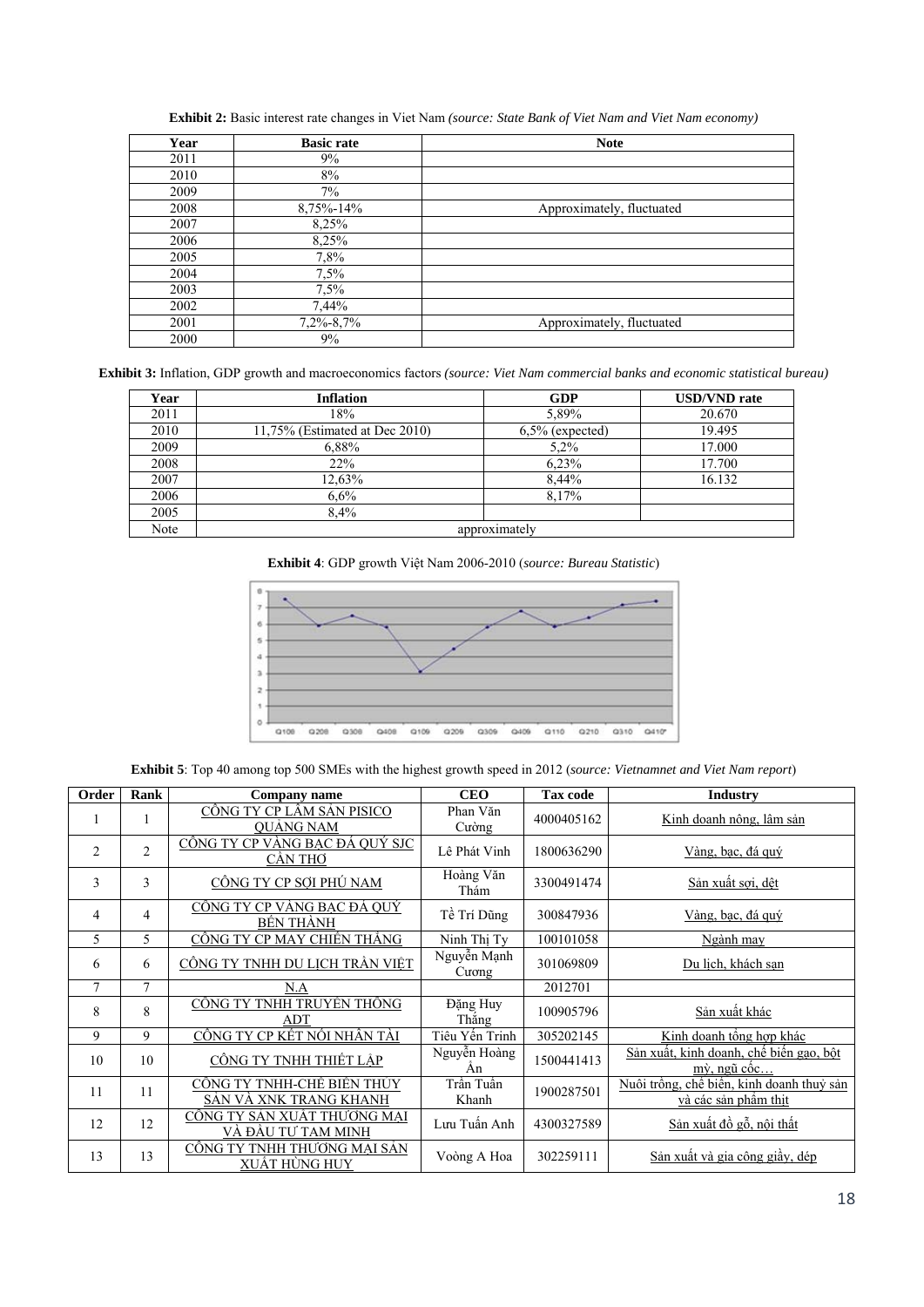| 14 | 14              | CÔNG TY TNHH THƯỜNG MẠI                                         | Hồ Hoàng Bách             | 301434963  | Sản xuất, kinh doanh thuốc lá, nguyên liệu                                             |
|----|-----------------|-----------------------------------------------------------------|---------------------------|------------|----------------------------------------------------------------------------------------|
|    |                 | HOÀNG ĐẠO                                                       |                           |            | thuốc lá                                                                               |
| 15 | 15              | CÔNG TY TNHH THƯƠNG MẠI XÂY<br><b>DUNG DIÊU LONG</b>            | Đặng Thị Linh<br>Phương   | 302000905  | Kinh doanh tổng hợp khác                                                               |
| 16 | 16              | <u>CÔNG TY CP XÂY DƯNG NHÀ VÀ</u><br>PHÁT TRIỂN HẠ TẦNG HÀ NỘI  | Phạm Thanh<br>Nam         | 101370536  | Xây dựng nhà và các công trình kỹ thuật<br>dân dụng; hoạt động xây dựng chuyên<br>dung |
| 17 | 17              | CÔNG TY CP XĂNG DÂU THƯƠNG<br>MẠI SÔNG TRÀ                      | Nguyễn Anh                | 4300334642 | Kinh doanh xăng dầu, khí đốt, nhiên liệu<br>và các sản phẩm liên quan                  |
| 18 | 18              | CÔNG TY CP SỢI PHÚ THẠNH                                        | Nguyễn Văn<br>Cường       | 3300471069 | Sản xuất sợi, dệt                                                                      |
| 19 | 19              | CÔNG TY TNHH DU LICH VÀ<br>THƯƠNG MẠI SÔNG HỒNG                 | Lê Công Hoàng             | 100237411  | Kinh doanh xăng dầu, khí đốt, nhiên liệu<br>và các sản phẩm liên quan                  |
| 20 | 20              | CÔNG TY CP DẦU THỰC VẬT BÌNH<br><b>DINH</b>                     | Nguyễn Thị<br>Thùy Giao   | 4100399995 | Sản xuất thực phẩm chế biến: sữa, đường,<br>cà phê, dầu ăn, bánh kẹo                   |
| 21 | 21              | CÔNG TY CP VẬT TƯ MỎ ĐỊA CHẤT                                   | Lê Nhật Tân               | 101453768  | Kinh doanh tổng hợp khác                                                               |
| 22 | 22              | CÔNG TY TNHH MTV SÀI GÒN BẾN<br><b>TRE</b>                      | Nguyễn Ngọc<br>Minh Hùng  | 1300419650 | Bán lẻ, kinh doanh siêu thị                                                            |
| 23 | $\overline{23}$ | CÔNG TY TNHH HẢI VIỆT                                           | Nguyễn Văn Rỉ             | 3700443193 | Kinh doanh nông, lâm sản                                                               |
| 24 | 24              | CÔNG TY TNHH MAY PHÙ ĐỒNG                                       | Dương Đức<br>Thanh        | 100598947  | Ngành may                                                                              |
| 25 | 25              | CÔNG TY TNHH THƯƠNG MẠI VÀ<br>DICH VU KÝ THUẬT TESCO            | Trần Thanh<br>Bình        | 101507773  | Sản xuất, kinh doanh ôtô, phụ tùng ôtô                                                 |
| 26 | 26              | CÔNG TY TNHH THƯƠNG MẠI PHÚC<br>THÁI                            | Bùi Xuân Huy              | 600346391  | Kinh doanh xăng dầu, khí đốt, nhiên liệu<br>và các sản phẩm liên quan                  |
| 27 | 27              | CÔNG TY TNHH MINH ĐĂNG                                          | Nguyễn Thị<br>Cẩm Nhung   | 2200258144 | Nuôi trồng, chế biến, kinh doanh thuỷ sản<br>và các sản phẩm thịt                      |
| 28 | 28              | CÔNG TY TNHH THƯƠNG MẠI VÀ<br><u>DỊCH VỤ VÂN TẢI NGỌC KHÁNH</u> | Trần Ngọc<br>Huân         | 4000377194 | Kinh doanh xăng dầu, khí đốt, nhiên liệu<br>và các sản phẩm liên quan                  |
| 29 | 29              | CÔNG TY TNHH THƯƠNG MẠI DỊCH<br>VU VÂN PHÁT                     | Cao Ngọc Anh              | 303332212  | Kinh doanh tổng hợp khác                                                               |
| 30 | 30              | CÔNG TY CP VÂN TẢI VÀ DỊCH VỤ<br>PETROLIMEX NGHỆ TĨNH           | Võ Văn Tân                | 2900428497 | Kinh doanh xăng dầu, khí đốt, nhiên liệu<br>và các sản phẩm liên quan                  |
| 31 | 31              | CÔNG TY TNHH THƯỜNG MẠI SẢN<br><u>XUẤT TÂN BÌNH</u>             | Trần Trí Thức             | 3900326063 | Sản xuất đồ gỗ, nội thất                                                               |
| 32 | 32              | CÔNG TY TNHH NGUYÊN LIỆU GIẤY<br><b>DUNG QUÂT</b>               | Nguyễn Nị                 | 4300308498 | Sản xuất đồ gỗ, nội thất                                                               |
| 33 | 33              | CÔNG TY TNHH BÊNH VIỆN ĐA<br>KHOA TƯ NHÂN AN SINH               | Ngô Đăng Sơn<br>Anh       | 302774433  | Sản xuất khác                                                                          |
| 34 | 34              | CÔNG TY TNHH IN LỤA NHẤT<br>PHUONG                              | Huỳnh Thị<br>Thanh Thuỷ   | 301441840  | Sản xuất giấy, in ấn, xuất bản                                                         |
| 35 | 35              | CÔNG TY CP DẦU KHÍ SÀI GÒN-PHÚ<br><u>YÊN</u>                    | Trần Công<br>Chưởng       | 4400344901 | Kinh doanh xăng dầu, khí đốt, nhiên liệu<br>và các sản phẩm liên quan                  |
| 36 | 36              | CÔNG TY CP BẾ TÔNG ĐĂNG HẢI                                     | Phan Văn<br>Khanh         | 400619838  | Sản xuất, kinh doanh vật liệu xây dựng: xi<br>măng, gạch xây, đá, cát                  |
| 37 | 37              | CÔNG TY CP GIÀY BÌNH ĐINH                                       | Võ Ngọc Thủy              | 4100258761 | Sản xuất và gia công giầy, dép                                                         |
| 38 | 38              | <u>CÔNG TY CP ĐẦU TƯ PHÁT TRIỀN</u><br>THIÊN SƠN                | Vũ Văn Tuyên              | 101536301  | Sản xuất, kinh doanh vật liệu xây dựng: xi<br>măng, gạch xây, đá, cát                  |
| 39 | 39              | HTX THƯỜNG MẠI ĐỘ THÀNH                                         | Hàng Thanh<br>Dân         | 302804374  | Kinh doanh thực phẩm chế biến: sữa,<br><u>đường, cà phê, dầu ăn, bánh kẹo.</u>         |
| 40 | 40              | CÔNG TY CP XÂY DUNG TỒNG HỢP<br>269                             | <b>Trương Duy</b><br>Niêm | 3000244523 | Xây dựng nhà và các công trình kỹ thuật<br>dân dung; hoạt động xây dựng chuyên<br>dung |

**Exhibit 6**: Risk and financial leverage of 20 listed electric power firms on VN stock exchange period 2007-2011

| Order No. | <b>Company stock code</b> | <b>Equity beta</b> | Asset beta (assume debt beta $= 0$ ) | <b>Note</b>       | <b>Financial leverage</b> |
|-----------|---------------------------|--------------------|--------------------------------------|-------------------|---------------------------|
|           | <b>BTP</b>                | 0.840              | 0,357                                |                   | 57,5%                     |
|           | <b>CHP</b>                | 0,407              | 0,168                                | BTP as comparable | 58,7%                     |
|           | <b>DNC</b>                | $-0.865$           | $-0,270$                             |                   | 68,8%                     |
|           | DRL                       | 0.473              | 0.388                                | NLC as comparable | 17.9%                     |
|           | <b>DTV</b>                | 0.527              | 0.499                                | NLC as comparable | 5.4%                      |
|           | <b>GHC</b>                | 0,359              | 0,117                                | NBP as comparable | 67,3%                     |
|           | <b>HJS</b>                | 0.699              | 0,200                                |                   | 71,3%                     |
|           | <b>KHP</b>                | 0.615              | 0,308                                |                   | 50,0%                     |
|           | <b>NBP</b>                | 0.914              | 0.604                                |                   | 33,9%                     |
| 10        | ND <sub>2</sub>           | 0.180              | 0.043                                | TBC as comparable | 76,2%                     |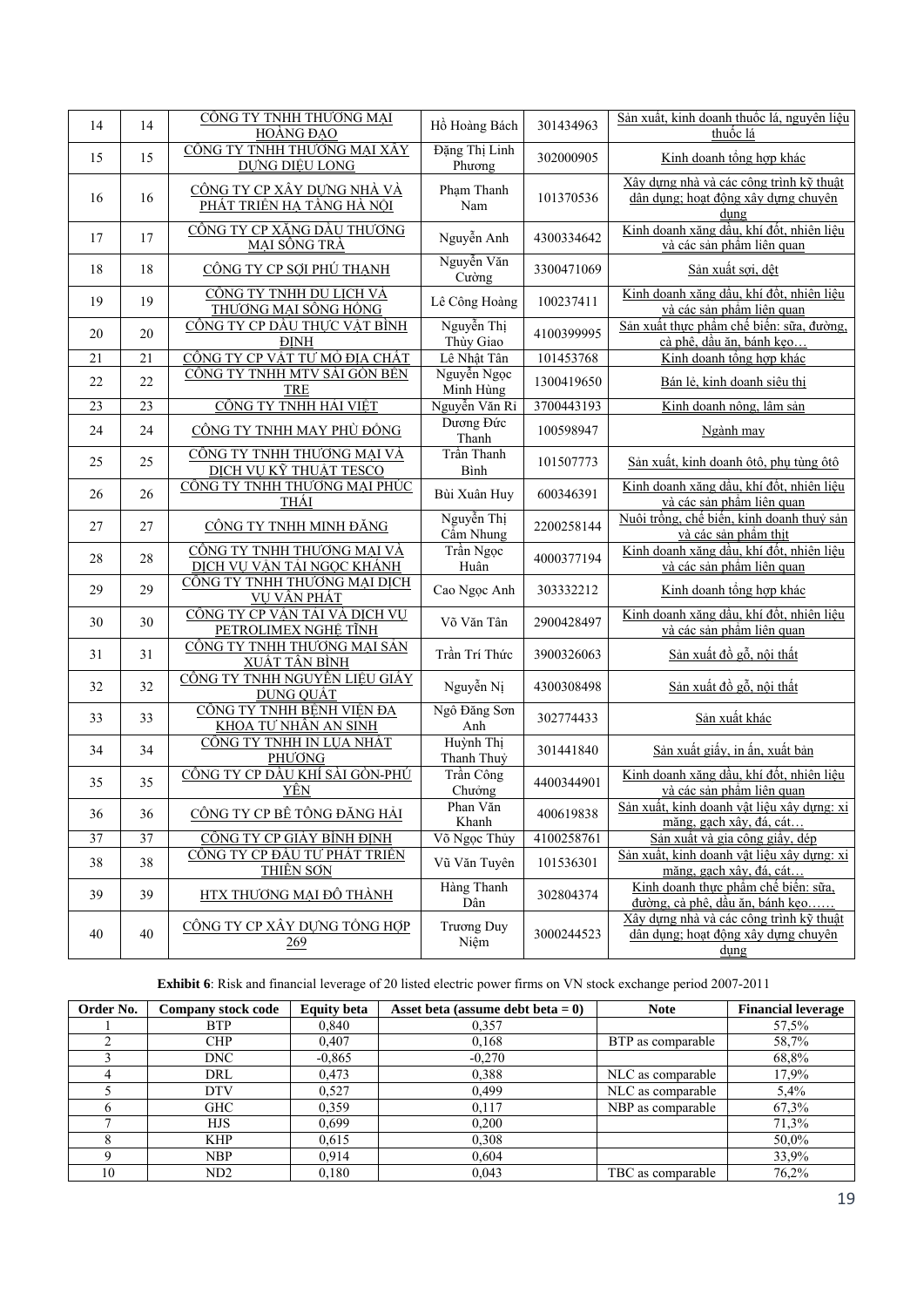|     | NLC             | 0,550 | 0.510 |                   | 7,2%  |  |
|-----|-----------------|-------|-------|-------------------|-------|--|
| 12  | NT <sub>2</sub> | 0,639 | 0,137 |                   | 78,6% |  |
|     | <b>PPC</b>      | 0,811 | 0,232 |                   | 71,3% |  |
| 14  | <b>RHC</b>      | 0,361 | 0,200 |                   | 44,7% |  |
| 15  | <b>SBA</b>      | 0,177 | 0,062 | SJD as comparable | 64,8% |  |
| 16  | <b>SEB</b>      | 0,427 | 0,194 |                   | 54,5% |  |
| ר ו | <b>SHP</b>      | 0,485 | 0,245 | BTP as comparable | 49,4% |  |
| 18  | <b>SJD</b>      | 0,420 | 0,221 |                   | 47,4% |  |
| 19  | <b>TBC</b>      | 0,612 | 0,568 |                   | 7,3%  |  |
| 20  | TIC             | 0,351 | 0,343 |                   | 2,2%  |  |
|     | Average         |       |       |                   |       |  |

**Exhibit 7:** Increase/decrease risk level of listed electric power firms under changing scenarios of tax rates: 25%, 28%, 20% period 2007 - 2011

|                |                       | $t = 25%$             |               |                                               | $t = 28%$                                 | $t = 20\%$                                 |                                           |
|----------------|-----------------------|-----------------------|---------------|-----------------------------------------------|-------------------------------------------|--------------------------------------------|-------------------------------------------|
| Order<br>No.   | Company<br>stock code | <b>Equity</b><br>beta | Asset<br>beta | <b>Increase</b><br>/Decrease (equity<br>beta) | <b>Increase /Decrease</b><br>(asset beta) | <b>Increase /Decrease</b><br>(equity beta) | <b>Increase /Decrease</b><br>(asset beta) |
| $\mathbf{1}$   | <b>BTP</b>            | 0,840                 | 0,357         | 0.000                                         | 0,000                                     | 0,000                                      | 0,000                                     |
| 2              | <b>CHP</b>            | 0,407                 | 0,168         | 0,009                                         | 0.004                                     | $-0.014$                                   | $-0.006$                                  |
| 3              | <b>DNC</b>            | $-0.865$              | $-0,270$      | 0.000                                         | 0.000                                     | 0.000                                      | 0.000                                     |
| $\overline{4}$ | DRL                   | 0,473                 | 0,388         | 0,003                                         | 0,002                                     | $-0.004$                                   | $-0.004$                                  |
| 5              | <b>DTV</b>            | 0,527                 | 0,499         | 0.001                                         | 0.001                                     | $-0.001$                                   | $-0.001$                                  |
| 6              | <b>GHC</b>            | 0,359                 | 0,117         | 0.009                                         | 0.003                                     | $-0.014$                                   | $-0.005$                                  |
| $\tau$         | <b>HJS</b>            | 0.699                 | 0,200         | 0.000                                         | 0.000                                     | 0.000                                      | 0.000                                     |
| 8              | <b>KHP</b>            | 0.615                 | 0,308         | 0.000                                         | 0.000                                     | 0.000                                      | 0,000                                     |
| 9              | <b>NBP</b>            | 0.914                 | 0,604         | 0,000                                         | 0,000                                     | 0,000                                      | 0,000                                     |
| 10             | ND <sub>2</sub>       | 0,180                 | 0,043         | 0,005                                         | 0,001                                     | $-0.008$                                   | $-0,002$                                  |
| 11             | <b>NLC</b>            | 0,550                 | 0,510         | 0.000                                         | 0.000                                     | 0.000                                      | 0,000                                     |
| 12             | NT <sub>2</sub>       | 0.639                 | 0,137         | 0.000                                         | 0.000                                     | 0.000                                      | 0.000                                     |
| 13             | <b>PPC</b>            | 0,811                 | 0,232         | 0.000                                         | 0.000                                     | 0.000                                      | 0.000                                     |
| 14             | <b>RHC</b>            | 0,361                 | 0,200         | 0.000                                         | 0.000                                     | 0.000                                      | 0.000                                     |
| 15             | <b>SBA</b>            | 0,177                 | 0,062         | 0,004                                         | 0,001                                     | $-0.007$                                   | $-0.002$                                  |
| 16             | <b>SEB</b>            | 0,427                 | 0,194         | 0.000                                         | 0.000                                     | 0.000                                      | 0.000                                     |
| 17             | <b>SHP</b>            | 0,485                 | 0,245         | 0,008                                         | 0,004                                     | $-0.013$                                   | $-0.007$                                  |
| 18             | <b>SJD</b>            | 0,420                 | 0,221         | 0.000                                         | 0.000                                     | 0.000                                      | 0.000                                     |
| 19             | <b>TBC</b>            | 0,612                 | 0,568         | 0,000                                         | 0.000                                     | 0.000                                      | 0.000                                     |
| 20             | TIC                   | 0,351                 | 0.343         | 0.000                                         | 0.000                                     | 0.000                                      | 0.000                                     |
|                |                       |                       | Average       | 0,002                                         | 0,001                                     | $-0,003$                                   | $-0,001$                                  |

**Exhibit 8:** Comparing statistical results of three (3) scenarios of changing tax rate of 104 listed construction firms



**Exhibit 9:** VNI Index and other stock market index during crisis 2006-2010



# **11. References**

1. Ajinkya, Bijal, Kumar, Mahesh. Taxation aspects of Mergers and Acquisitions*, Asia-Pacific Tax Bulletin,* 2012.